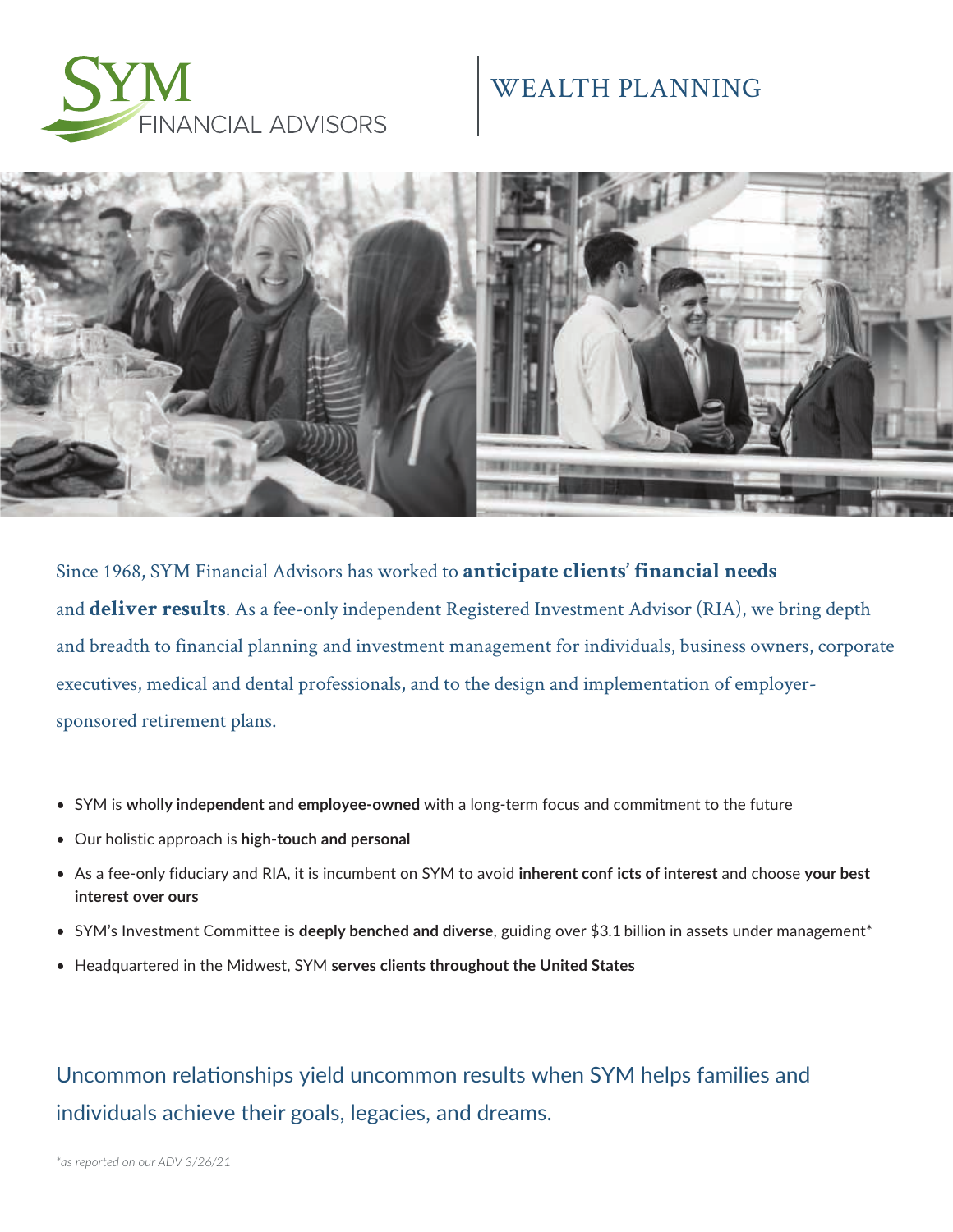## **WORKING WITH SYM**

At SYM, we place great value on collaborative client-advisor relationships. **Trust is critical**. At every stage of your life, you can expect your SYM advisory team to offer **insight** that helps you become comfortable with the actions we take on your behalf. By **working in unison** with you, your family, and other professionals, we strive every day to build the type of **uncommon relationships** that lead to **uncommon results**.

#### **YOUR WEALTH IS PERSONAL**

The prefix "sym" means *together*.

We synchronize the various parts of your financial world in an effort to bring together – and keep together – what's most important to you.

- SYM teams are composed of advisors, financial planners, and support professionals **empowered** to deliver an uncommon level of personal service
- We hold ourselves to stringent fiduciary standards and commit to **act in your personal best interest**
- We construct a wealth plan to fit your life stage and **look around corners** to best anticipate your needs for the future
- SYM's deeply-benched Investment Committee makes **informed, unbiased investment selections** with **ongoing monitoring**
- We communicate conscientiously, building **personal relationships** to flourish for a lifetime
- SYM's **fair and transparent fees** have no hidden charges to surprise you

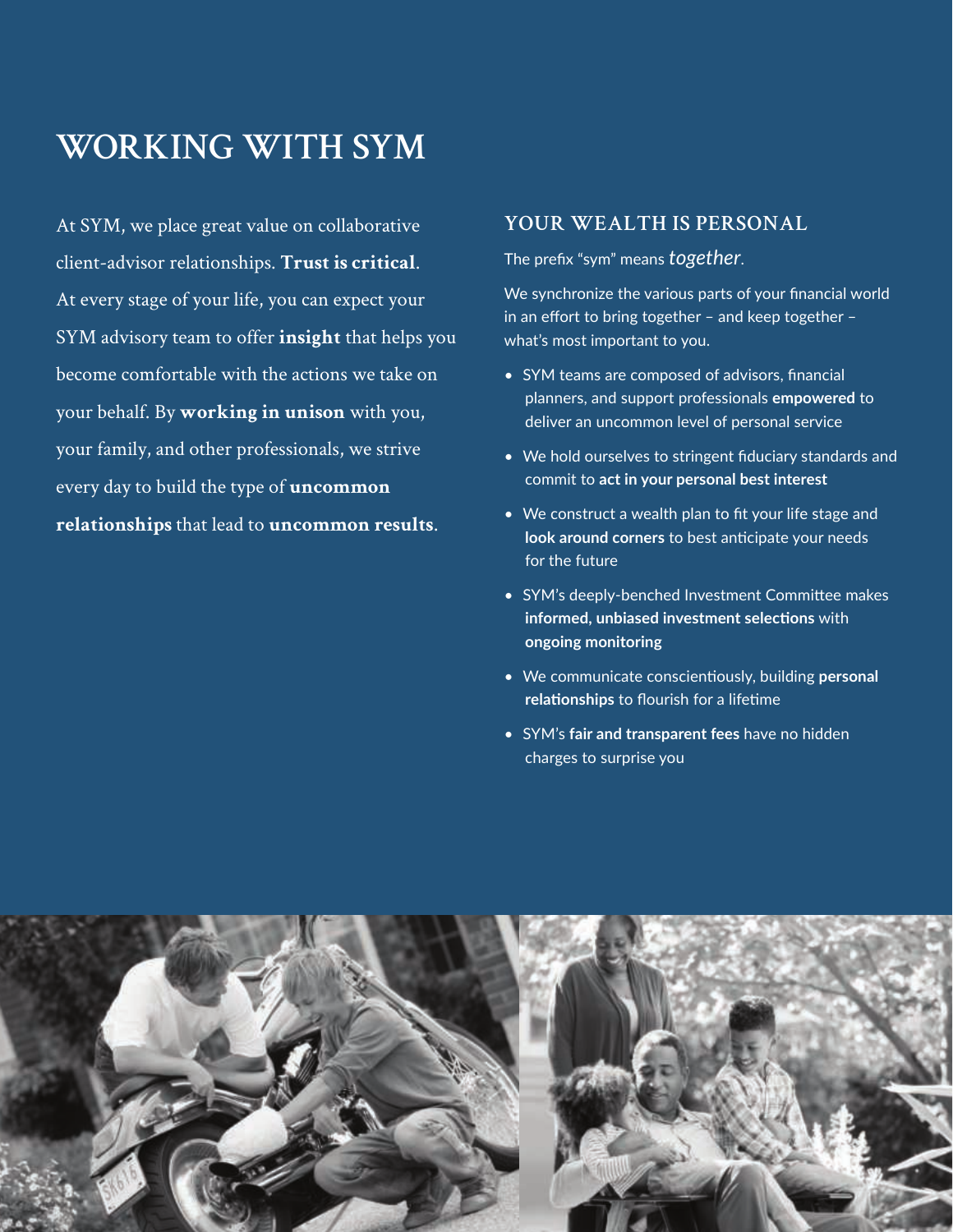#### GETTING TO KNOW YOU

**1** SYM client-advisor relationships go beyond the strictly professional to include a disciplined discovery process that helps align the management of your wealth with your deeper goals and aspirations.

- SYM builds a systematic understanding of your assets, liabilities, and requirements for accessing your wealth to meet your family's future needs
- We identify your current earning power and future plans for wealth accumulation
- We help you to grow assets, manage risk, and maintain access to funds should circumstances change
- All investment plans reflect SYM's best thinking on asset allocation, and each client's investment priorities are codified in a personal Investment Policy Statement (IPS)

# **3**ONGOING PROACTIVE REVIEW<br>
AND COMMUNICATION<br>
Proactive communication keeps us attuned to life<br>
changes that may impact your plan and portfolio AND COMMUNICATION

Proactive communication keeps us attuned to life changes that may impact your plan and portfolio. Successful partnerships require deep engagement and we strive to stay in close connection with each and every SYM client.

- Initial meetings and discussions guide planning, onboarding, and implementation phases
- Regularly planned review meetings refine and reinforce our mutual understanding
- To foster cooperation and strategic goal alignment, the involvement of spouses, extended family members, and other professional advisors may be encouraged
- Regular SYM Investment Committee reports communicate the underlying investment strategies that guide portfolio decisions



# **2** CONNECTED AT THE HUB A CUSTOMIZED WEALTH PLAN

SYM is at the hub of your financial life. That's why so many Portfolio Management clients choose to also engage SYM for Wealth Management services.

SYM advisory teams work alongside clients to create a big-picture view of income, outflow, priorities, opportunities, and aspirations. We also seek to understand the interconnectedness of professional and personal relationships as they pertain to clients' financial goals and well-being.

When clients engage with SYM for Wealth Management services, SYM advisory teams may also:

- Lead the development of strategies to manage insurance/risk, tax planning, and estate planning in partnership with your relevant professionals
- Construct a detailed understanding of your tax considerations to guide decisions both large and small
- Coordinate family gifting, wealth transfer, and charitable initiatives within the context of your tax scenario and wealth planning priorities
- Implement business succession, debt service, compensation analysis, sudden life change, education planning, elder care, and other planning models that become relevant to your life

- *• SYM Uncommon Insights* newsletter and topical emails offer fresh perspectives on current events
- Client engagement events bring year-round opportunities for SYM teams and clients to come together on a personal level